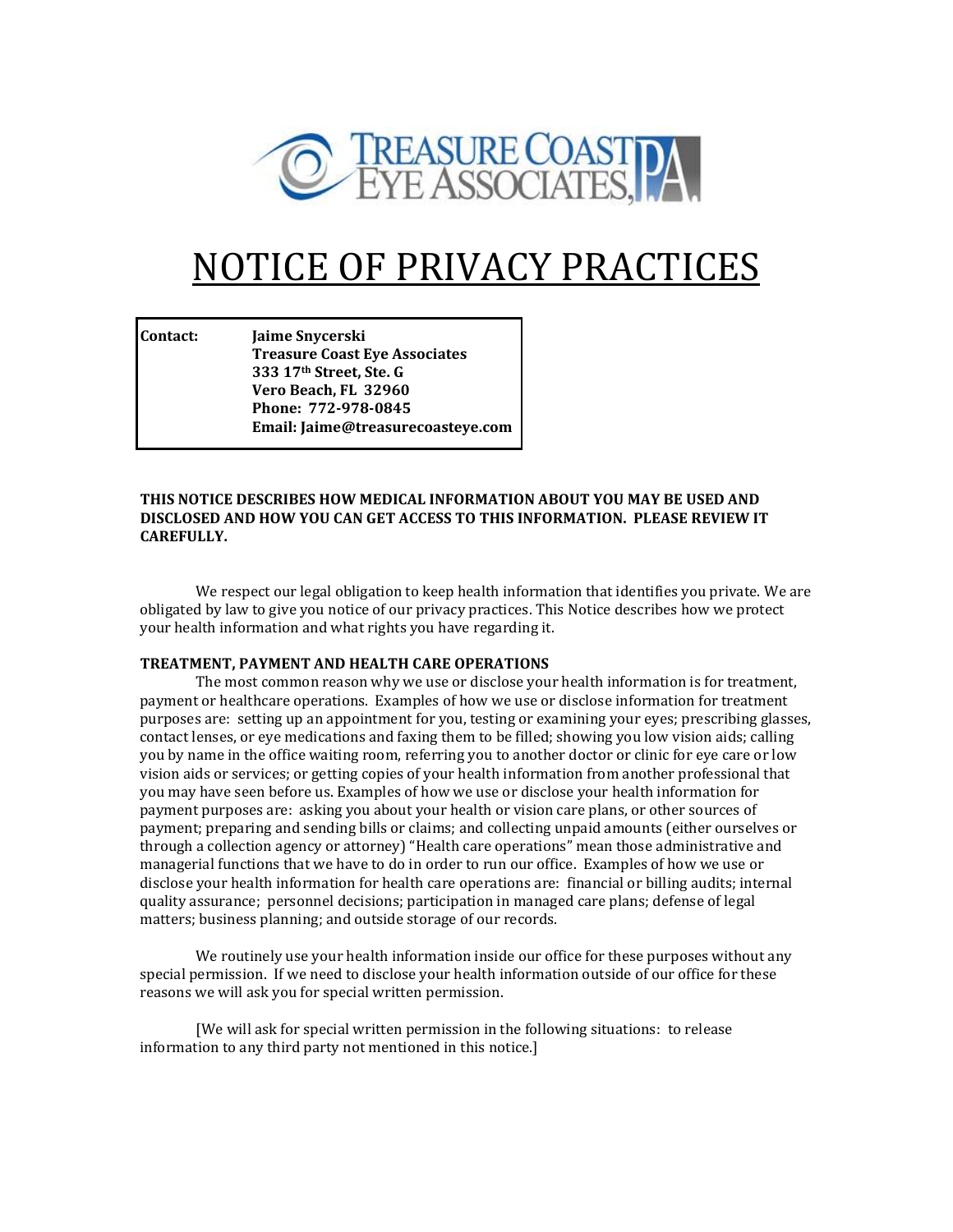## **USES AND DISCLOSURES FOR OTHER REASONS WITHOUT PERMISSION**

In some limited situations the law allows or requires us to use or disclose your health information without your permission. Not all of these situations will apply to us: some may never come up at our office at all. Such uses or disclosures are:

- when a state or federal law mandates that certain health information be reported for a specific purpose.
- for public heajth purposes such as contagious disease reporting, investigation or surveillance and notices to and from the federal Food and Drug Administration regarding drugs or medical devices.
- disclosures to governmental authorities about victims of suspected abuse, neglect or domestic violence.
- uses and disclosures for health oversight activities such as for the licensing of doctors; for audits by Medicare or Medicaid; or for investigation of possible violations of health care laws.
- disclosures for judicial and administrative proceedings, such as in response to subpoenas or orders of courts or administrative agencies.
- disclosures for law enforcement purposes, such as to provide information about someone who is or is suspected to be a victim of a crime; to provide information about a crime at our office; or to report a crime that happened somewhere else.
- disclosure to a medical examiner to identify a dead person or to determine the cause of death; or to funeral directors to aid in burial; or to organizations that handle organ or tissue donations.
- uses or disclosures for health related research.
- uses and disclosures to prevent a serious threat to health or safety.
- uses or disclosures for specialized government functions, such as for the protection of the president or high ranking government officials; for lawful national intelligence activities; for military purposes: or for the evaluation and health of members of the foreign service.
- disclosures of de-identified information.
- disclosures relating to worker's compensation programs.
- disclosures of a "limited data set" for research, public health, or health care operations.
- incidental disclosures that are an unavoidable by-product of permitted uses or disclosures.
- disclosures to "business associates" who perform health care operations for us and who commit to respect the privacy of your health information.

Unless you object, we will also share relevant information about your care with your family or friends who are helping you with your eye care.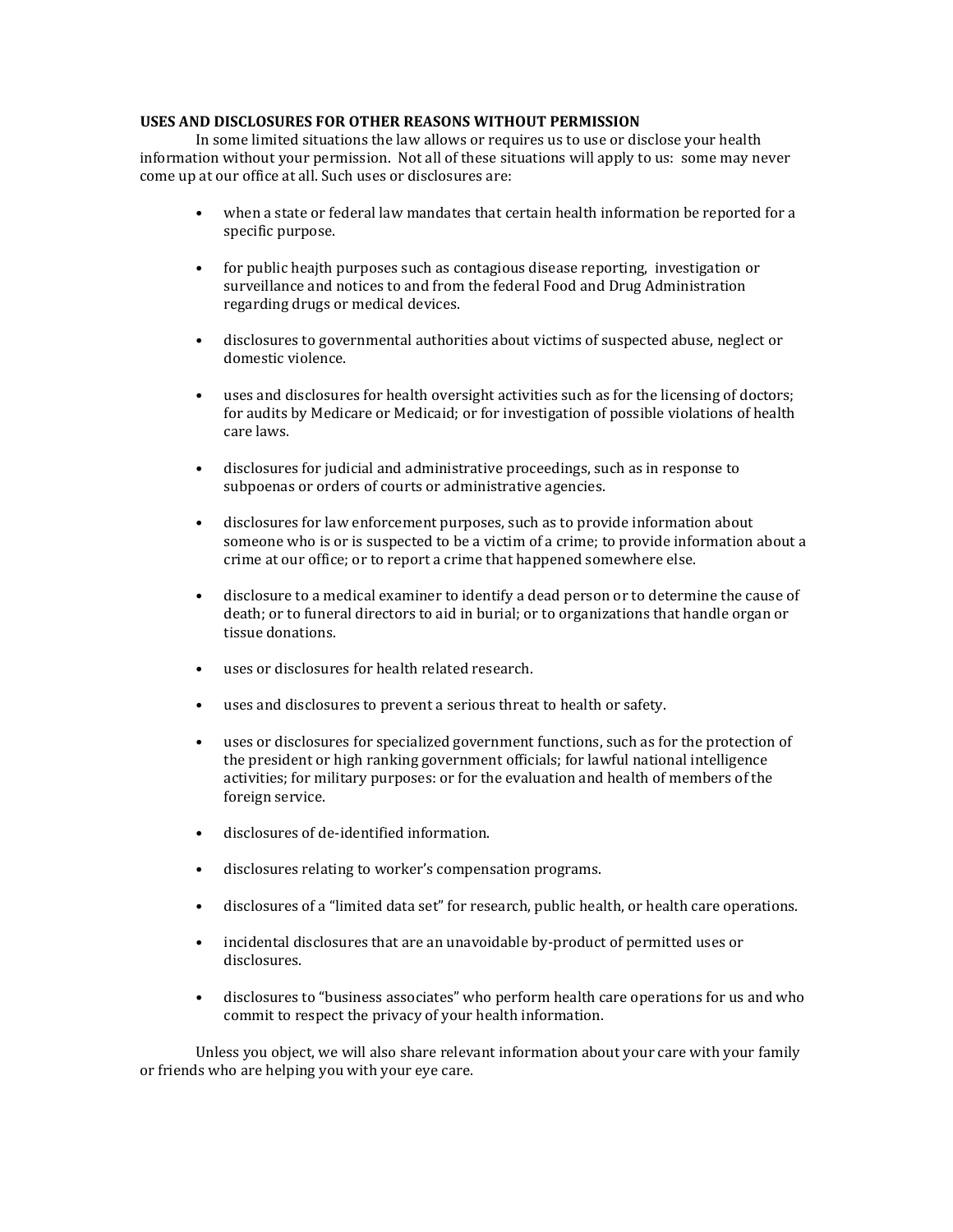## **APPOINTMENT REMINDERS**

We may call or write to remind you of scheduled appointments, or that it is time to make a routine appointment. We may also call or write to notify you of other treatments or services available at our office that might help you. Unless you tell us otherwise, we will mail you an appointment reminder on a post card, and/or leave you a reminder message on your home answering machine or with someone who answers your phone if you are not home.

## **OTHER USES AND DISCLOSURES**

We will not make any other uses or disclosures of your health information unless you sign a written "authorization form." The content of an "authorization form" is determined by federal law. Sometimes, we may initiate the authorization process if the use or disclosure is our idea; Sometimes, you may initiate the process if it's your idea for us to send your information to someone else. Typically, in this situation you will give us a properly completed authorization form, or you can use one of ours.

If we initiate the process and ask you to sign an authorization form, you do not have to sign it. If you do not sign the authorization, we cannot make the use or disclosure, If you do sign one, you may revoke it at any time unless we have already acted in reliance upon it. Revocations must be in writing. Send them to the office contact person named at the beginning of this Notice.

### **YOUR RIGHTS REGARDING YOUR HEALTH INFORMATION**

The law gives you many rights regarding your health information. You can:

- ask us to restrict our uses and disclosures for purposes of treatment (except emergency treatment), payment or health care operations. We do not have to agree to do this, but if we agree, we must honor the restrictions that you want. To ask for a restriction, send a written request to the office contact person at the address, fax or e-mail shown at the beginning of this notice.
- ask us to communicate with you in a confidential way, such as by phoning you at work rather than at home, by mailing health information to a different address, or by using E mail to your personal e-mail address. We will accommodate these requests if they are reasonable, and if you pay us for any extra cost. If you want to ask for confidential communications, send a written request to the office contact person at the address, fax or e-mail shown at the beginning of this notice.
- ask to see or to get photocopies of your health information. By law, there are few limited situations in which we can refuse to permit access or copying. For the most part however, you will be able to review or have a copy of your health information within 30 days of asking us (or sixty days if the information is stored off-site) You may have to pay for photocopies in advance. If we deny your request, we will send you a written explanation and instructions about how to get an impartial review of our denial if one is legally available. By law, we can have one 30 day extension of the time for us to give you access or photocopies if we send you a written notice of the extension. If you want to review or get photocopies of your health information send a written request to the office contact person at the address, fax or e- mail shown at the beginning of this notice.
- ask us to amend your health information if you think that it is incorrect or incomplete. If we agree, we will amend the information within 60 days from when you ask us. We will send the corrected information to persons who we know got the wrong information, and others that you specify. If we do not agree, you can write a statement of your position, and we will include it with your health information along with any rebuttal statement that we may write. Once your statement of position and/or our rebuttal is included in your health information we will send it along whenever we make a permitted disclosure of your health information. By law, we can have one 30 day extension of time to consider a request for amendment if we notify you in writing of the